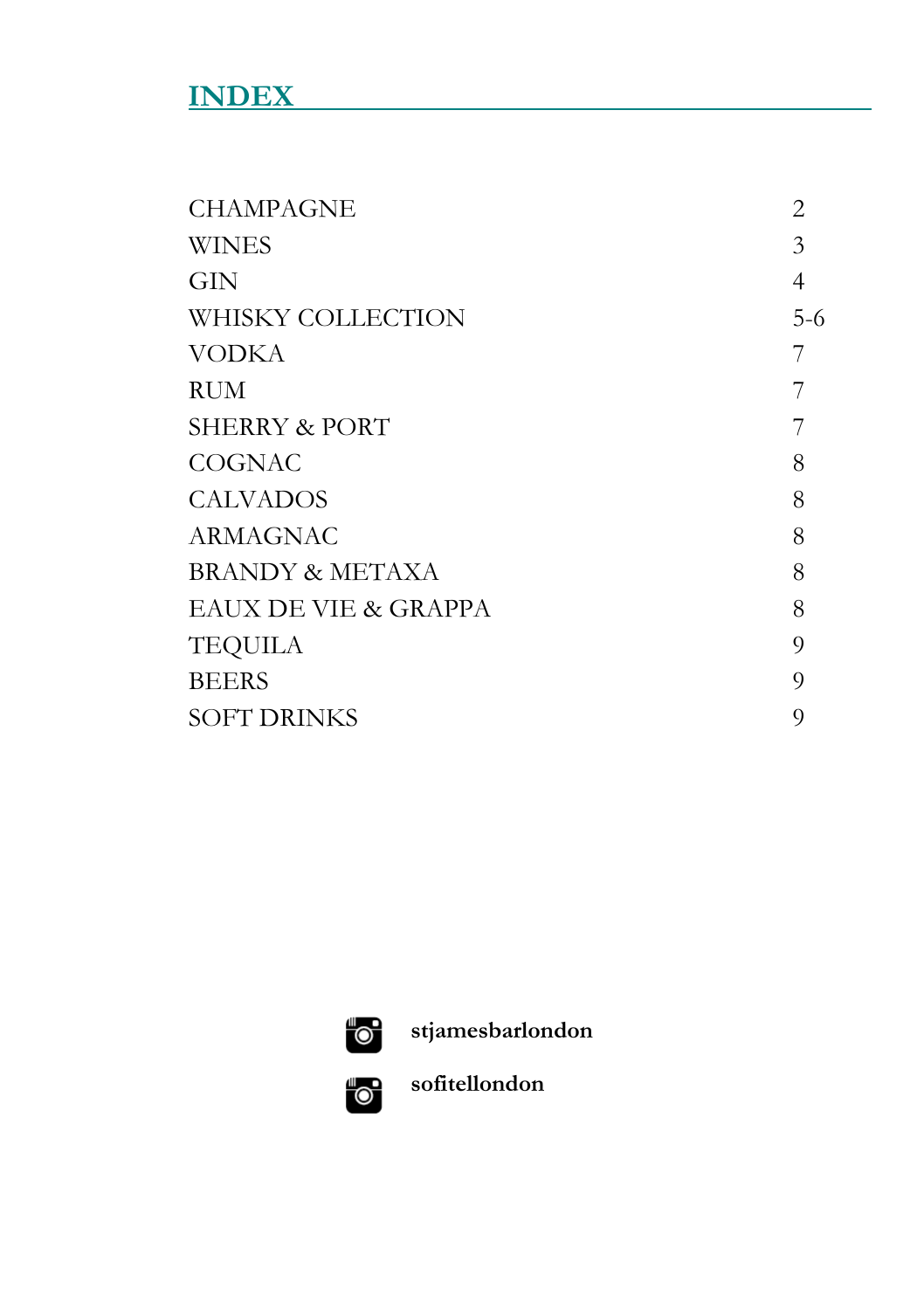All spirits are served in measures of 50ml and upon request in measures of 25ml. All wines are served in measures of 175ml and upon request in measures of 125ml.

All champagnes are served in measures of 125ml.

Port and Sherry are served in measures of 75ml.

All vintages were correct at the time of printing, but are subject to change.

All prices are in Pounds Sterling and inclusive of VAT.

A discretionary 15% service charge will be added to your final account.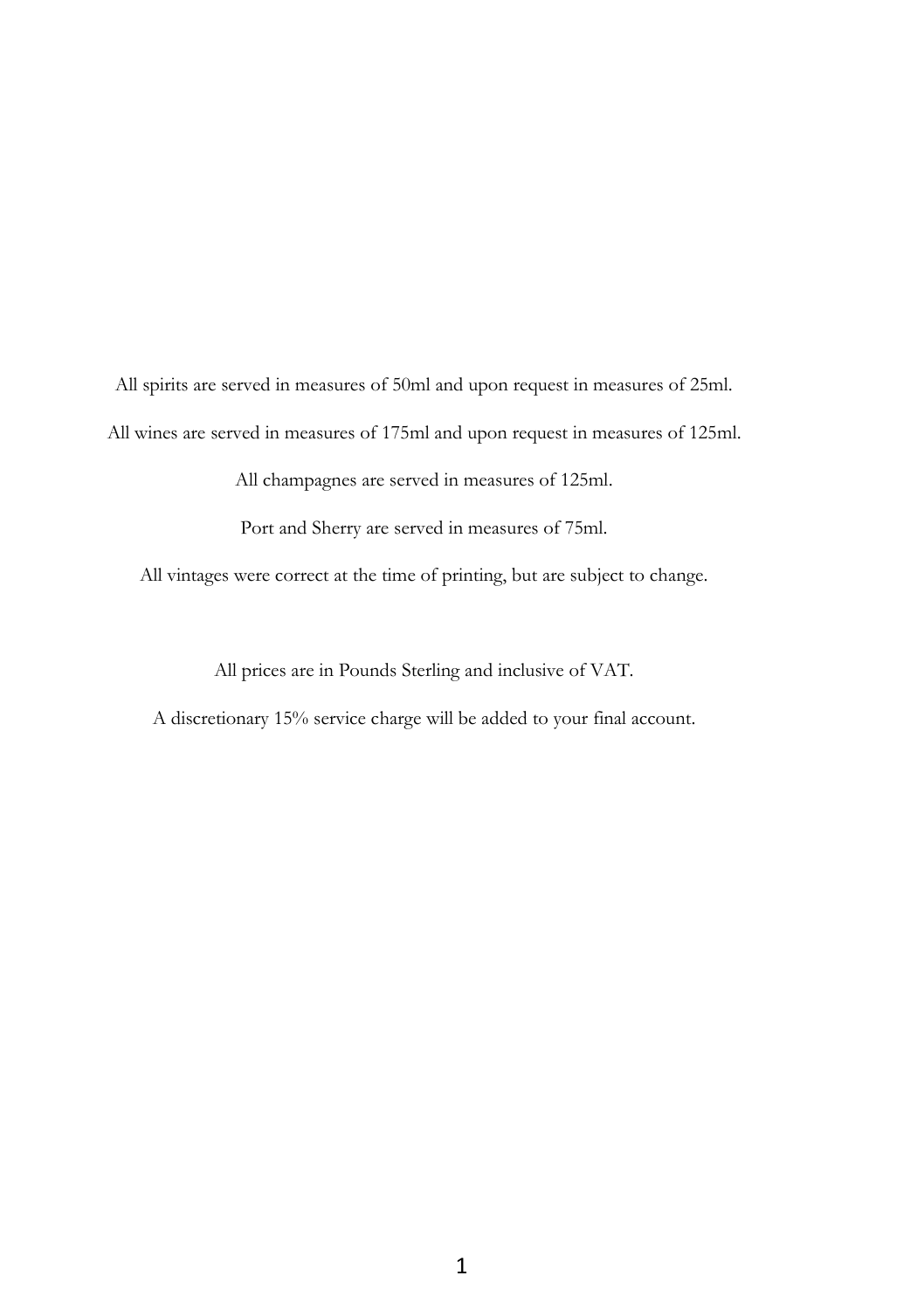# **CHAMPAGNE**

**Glass / Bottle** Frerejean Freres, Brut, Premier Cru 20/115

Bollinger Special Cuvée, Brut 24/140

Frerejean Freres, Cuvée Rose, Premier Cru 25/146

Frerejean Freres, Blanc de Blancs, Premier Cru 27/157

# **CHAMPAGNE**

**Bottle** Moët Chandon, Brut 130

Frerejean Freres, Extra Brut, Premier Cru 133

Bollinger, Rose 170

Bollinger La Grande Année, Brut 255

Veuve Clicquot La Grande Dame, Brut 285

Bollinger La Grande Année, Rosé 300

Frerejean Freres, Cuvée de Hussards, 2012, Premier Cru 320

Dom Pérignon, Brut 370

Louis Roederer Cristal Brut 430

Krug Grande Cuvée, Brut 450

Pommery, Cuvée Louise, Brut 550

Dom Pérignon, Rose 670

Armand de Brignac, Brut 690

Louis Roederer Cristal Rosé 1200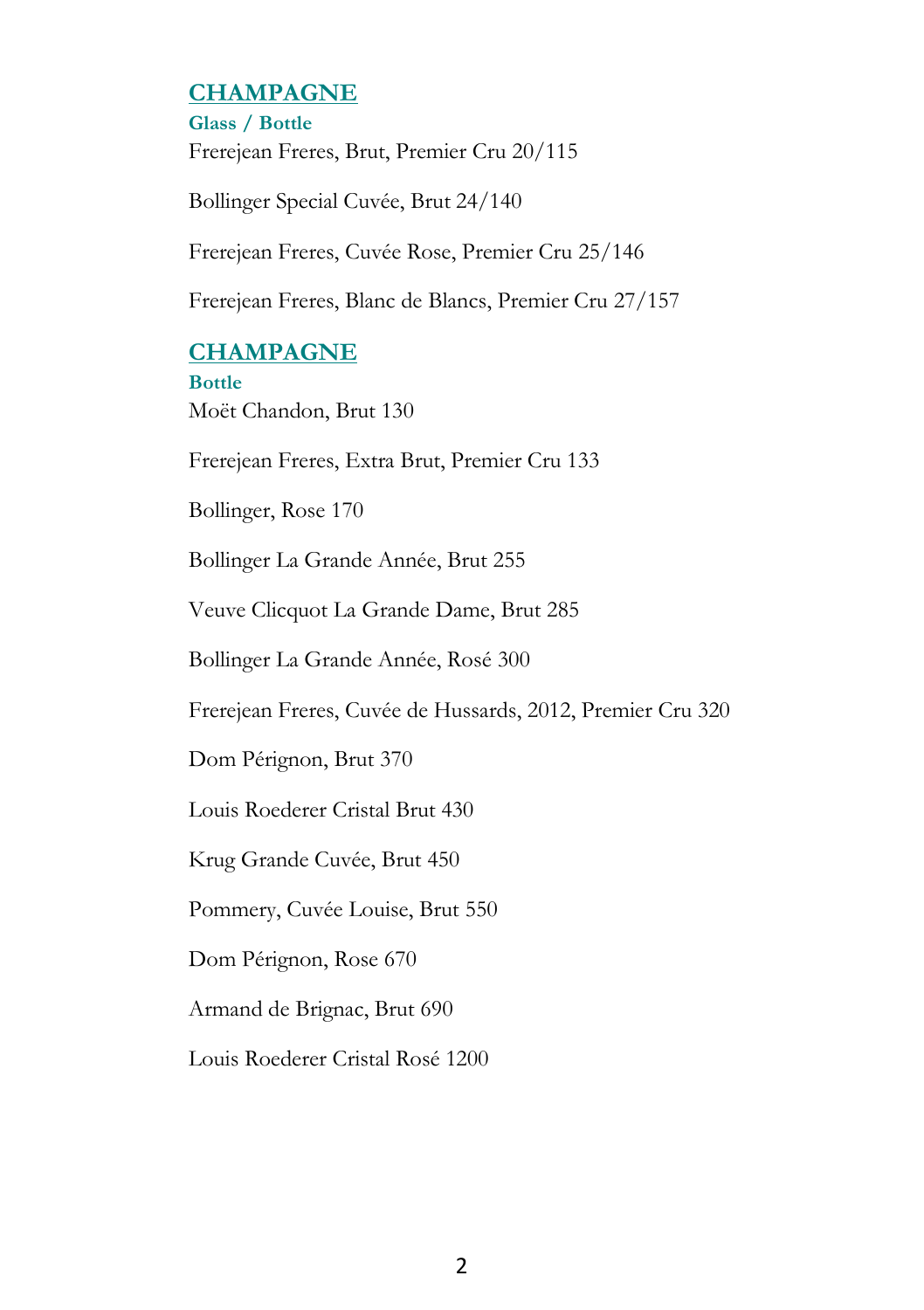#### **WHITE WINE Glass / bottle**

2019 Tar and Roses 13/56 Pinot Grigio, Central Victoria, Australia

2020 Sybill Kuntz 14.5/63 Riesling, Mosel, Germany

2019 Domaine Ciringa, Fossil Breg 15.5/66 Sauvignon Blanc, Stajerska, Slovenia

2019 Domaine Ellevin, Chablis 1er Cru 19.5/85 Chardonnay, Burgundy, France

2016 Puligny-Montrachet 1er Cru, Domaine Vincent Prunier 160 Chardonnay, Côtes de Beaune, Burgundy, France

# **ROSE WINE**

**Glass / bottle**

2021 Whispering Angel, Château d'Esclans 16/72 Grenache, Cinsault, Côtes de Provence, France

# **RED WINE**

## **Glass / bottle**

2015 Francisco Casas, Abba Grand Reserva 13.5/59 Tempranillo, Toro, Spain

2011 Chateau Lucas, Lussac St Emilion 15.5/68 Merlot, Cabernet Sauvignon & Franc, Bordeaux, France

2018 Conti di san Bonifacio 16.5/73 Sangiovese, Cabernet Franc, Syrah, Tuscany, Italy

2018 David Duband 19.50/84 Pinot Noir, Burgundy, France

2018 Antonin Guyon, Chambolle-Musigny 180 Pinot Noir, Burgundy, France

2010 Tenuta San Guido, Sassicaia 680 Cabernet Sauvignon, Cabernet Franc, Bolgheri, Tuscany, Italy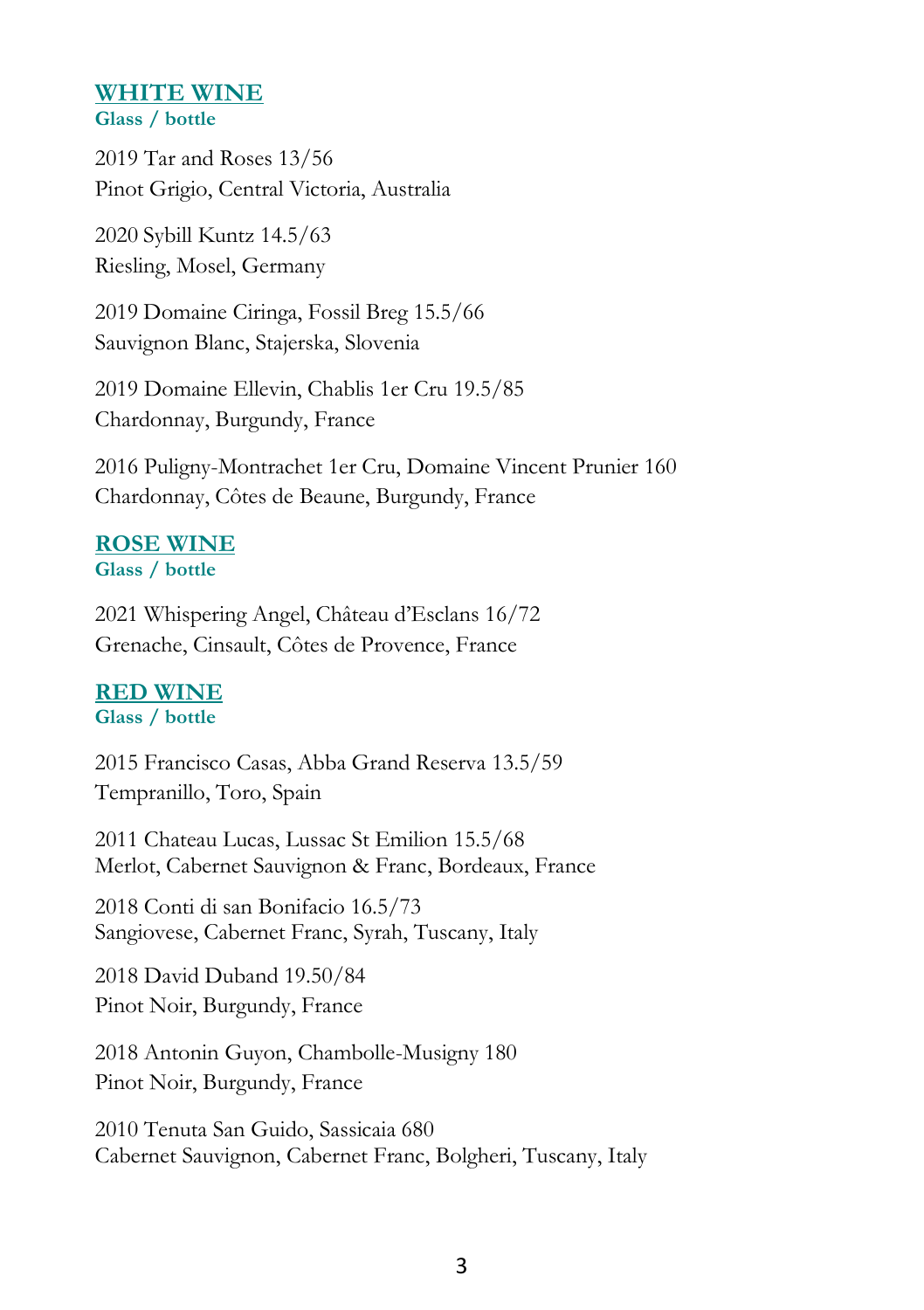# **GIN**

# **DRY**

Tanqueray London Dry Gin 11 Boatyard Double Gin 13 Bombay 12 Whitley Neill Original 13 Williams "GB"  $12$  No  $3$  Gin  $13$  Caorunn Gin 12 Cotswold's Gin 13 Ableforth's Bathtub Gin 12 Manly Spirits Dry Gin 14 Boatyard Double Gin 13 Junipero 15 The Lakes Gin 13 Schrodingers Katzen Gin 18

#### **CITRUS**

Four Pillars Rare 13 Bordeaux, Rivington Dry 14 Roku Gin 13 Oxley Gin 14 Tanqueray No. TEN 13 Ki No Bi Kyoto Gin 16 Martin Miller's Westbourne 13

## **FLORAL & HERBAL**

The Botanist 12 Aviation Gin 15 Villa Ascenti Gin 12 Kyro Napue 15 Hendricks's 14 Monkey 47 17 Williams "Elegant" 15

## **SOMETHING UNIQUE**

Plymouth 12 Pink Pepper gin 15 Boatyard Old Tom 13 Copperhead Gibson edition 16 Sipsmith V.J.O.P 14 Himbrimi Old Tom 22 Son of a Gun 14 Cambridge Truffle 24 Old Duff Genever 15 Hernö Juniper Cask 26 Van Wees Zeer Oude Genever 15

Sipsmith 12 Whitley Neill's Connoisseur's Cut 14

Beefeater 24 12 Rock Rose Scottish Gin 13

 Nordes 13 Distillerie de Paris Bel Air 16 Gin Mare 14 Comte De Grasse 44° North 22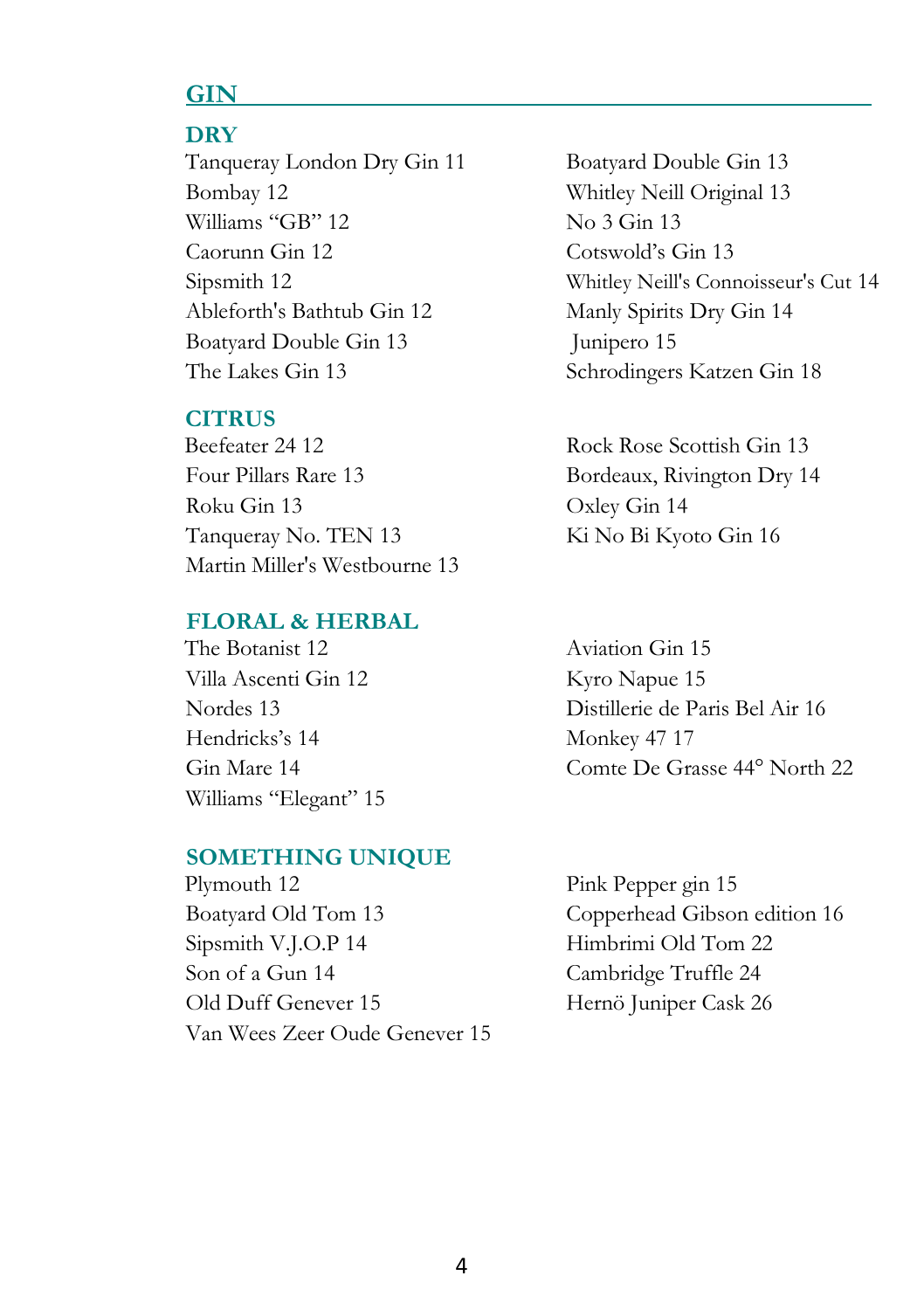# **SINGLE MALT SCOTCH WHISKY**

#### **HIGHLANDS**

Glenmorangie Original 14 Dalmore 18yrs 35 Clynelish 14yrs 17 Glenmorangie Signet 50 Dalmore 15yrs 21 Glenmorangie 25yrs 85 Inchmurrin 18yrs 28 AnCnoc 35yrs 155 Glenmorangie 18yrs 30

#### **ISLAND**

Highland Park 12yrs 13 Highland Park 18yrs 38 Talisker 10yrs 15 Talisker 25yrs 80

#### **SPEYSIDE**

Aberlour 12yrs Double Cask 14 Strathisla 1976 35 Glenfiddich Solera 15yrs 18 Aberlour 18yrs 45 Macallan 12yrs Double Cask 21 Balvenie 21yrs Port Wood 50 Glenfiddich 18yrs 25 Macallan Fine Oak 18yrs 68 Balvenie 15yrs 28 Mortlach 32yrs 85 Glenfarclas 21yrs 32 Aultmore 25yrs 110 Glenlivet 18yrs 35 Glenfarclas 40yrs 250

#### **LOWLANDS**

Auchentoshan 12yrs 16 Auchentoshan 18yrs 32 Ailsa Bay Sweet Smoke 21

#### **ISLAY**

Bowmore 12yrs 14 Caol Ila 18yrs 32 Laphroaig 10yrs 15 Bowmore 18yrs 35 Ardbeg 10yrs 16 Bunnahabhain 18yrs 45 Bruichladdich Scottish Barley 16 Laphroaig 18yrs 60 Caol Ila 12yrs 16 Bruichladdich 22yrs 85 Ardbeg Uigeadail 21 Bunnahabhain 25yrs 115 Lagavulin 16yrs 23 Port Askaig 45yrs 360 Ardbeg Corryvreckan 26

Oban 14yrs 19 Edradour 17yrs Bordeaux Finish 52 Glenmorangie Nectar d'Or 20 Dalmore King Alexander III 57 Old Pulteney 15yrs 23 Royal Lochnagar 30yrs reserve 130

Isle of Jura 18yrs 25 Highland Park 30yrs 200

Cragganmore 12yrs 13 Balvenie 17yrs Double Wood 36

Glenkinchie 12yrs 14 Bladnoch Adela 15yrs Sherry Cask 28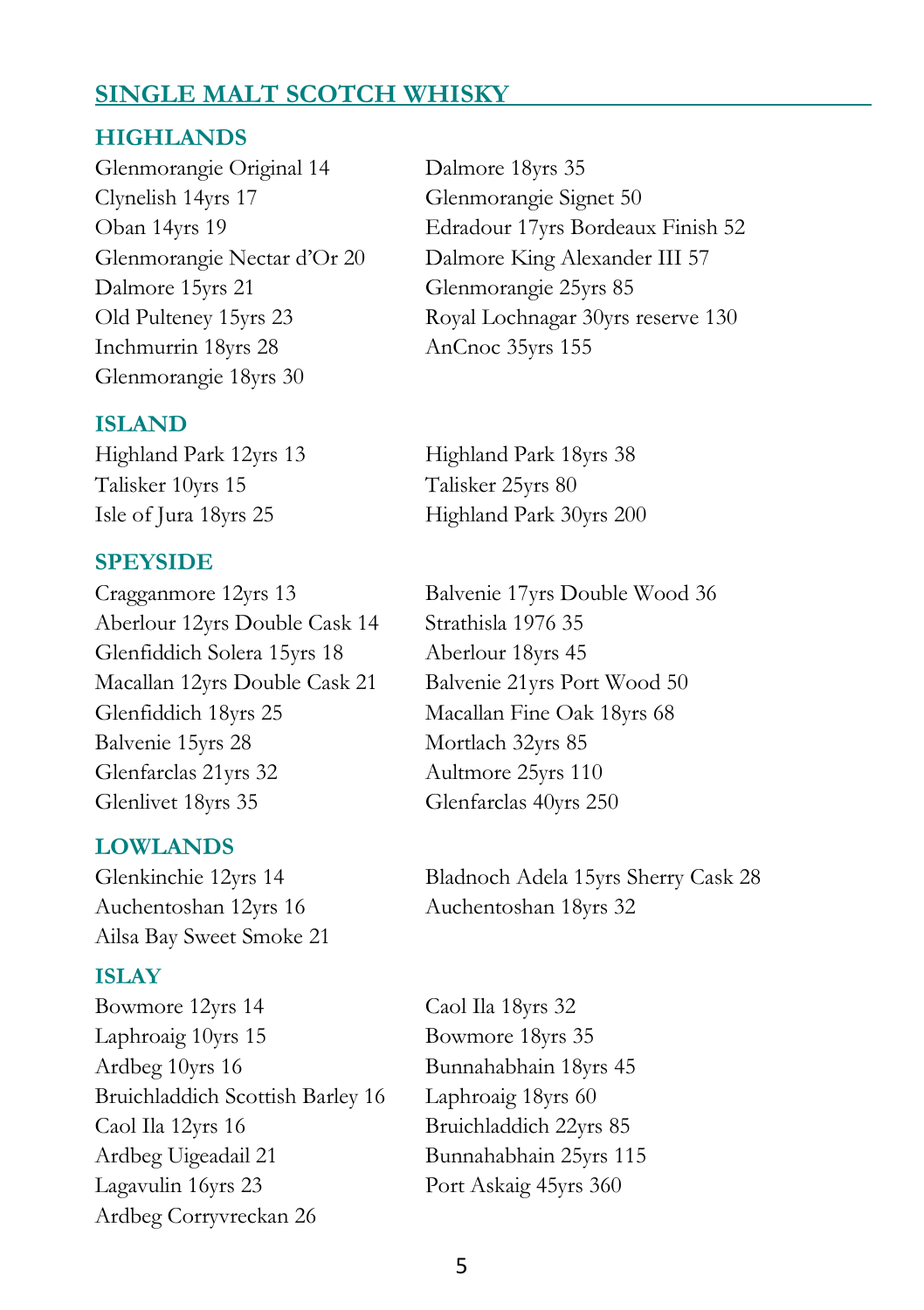## **SCOTCH BLENDED WHISKEY**

 Johnnie Walker Black Label 11 Chivas Regal 18yrs 20 Monkey Shoulder 14 Royal Salute 21yrs 36 Johnnie Walker Gold Label 18 Johnnie Walker Blue Label 48

#### **IRISH WHISKEY**

 Jameson 11 Connemara Peated 14 Gelston's Single Malt 12 Teeling Small Batch 15 Roe & Co Blended Whiskey 13 Teeling Revival 15yrs V. IV 31 Bushmills Black Bush 13 Bushmills 16yrs 35 Gelston's Single Pot Still 13

#### **JAPANESE WHISKY**

Suntory Toki 14 Hibiki Harmony 25 Nikka from the Barrel 18 Togouchi Whisky 12yrs 28 Nikka Pure Malt Taketsuru 19 Yamazaki 12yrs 38 Nikka Pure Malt Black 22 Nikka Taketsuru 17yrs 66 Nikka Pure Malt Red 22 Yamazaki 18yrs 150

#### **AMERICAN WHISKEY**

 Jack Daniel's 13 Four Roses Single Barrel 22 Wild Turkey 101' Proof 13 Willet Pot Still 24 American Eagle 4yrs 13 Blanton's Gold Reserve 29 Woodford Reserve 14 Reservoir Wheat Whiskey 34 Jack Daniel's Single Barrel 17 Elijah Craig 18yrs 60 Michter's US\*1 Sour Mash 20

#### **WORLD WHISKY**

Bulleit Bourbon 11 Michter's US\*1 Unblended 20 Maker's Mark 13 Michter's US\*1 Small Batch 20 Bulleit Rye 13 Michter's US<sup>\*1</sup> Single Barrel Rye 21 Bulleit Bourbon 10yrs 15 Jefferson's Ocean Aged at Sea 38 Sazerac Rye 16 Michter's 10 Year Old Bourbon 49

| Crown Royal - Canada 11                                               | Kornog Taouarc'h – France 22   |
|-----------------------------------------------------------------------|--------------------------------|
| Mackmyra Brukswhisky - Sweden 13                                      | The Lakes Reserve - England 24 |
| Paul John Bold Peated - India 15                                      | Pike Creek 21yrs - Canada 25   |
| Armorik Double Maturation - France 17 The Lakes Editions - England 25 |                                |
| Vulson Old Rhino Rye - France 19                                      | The Lakes Recuerdo-England 29  |
| Amrut Fusion - India 20                                               | Kavalan Sherry Oak - Taiwan 31 |
| The Lakes Orange Wine Cask - England 20                               |                                |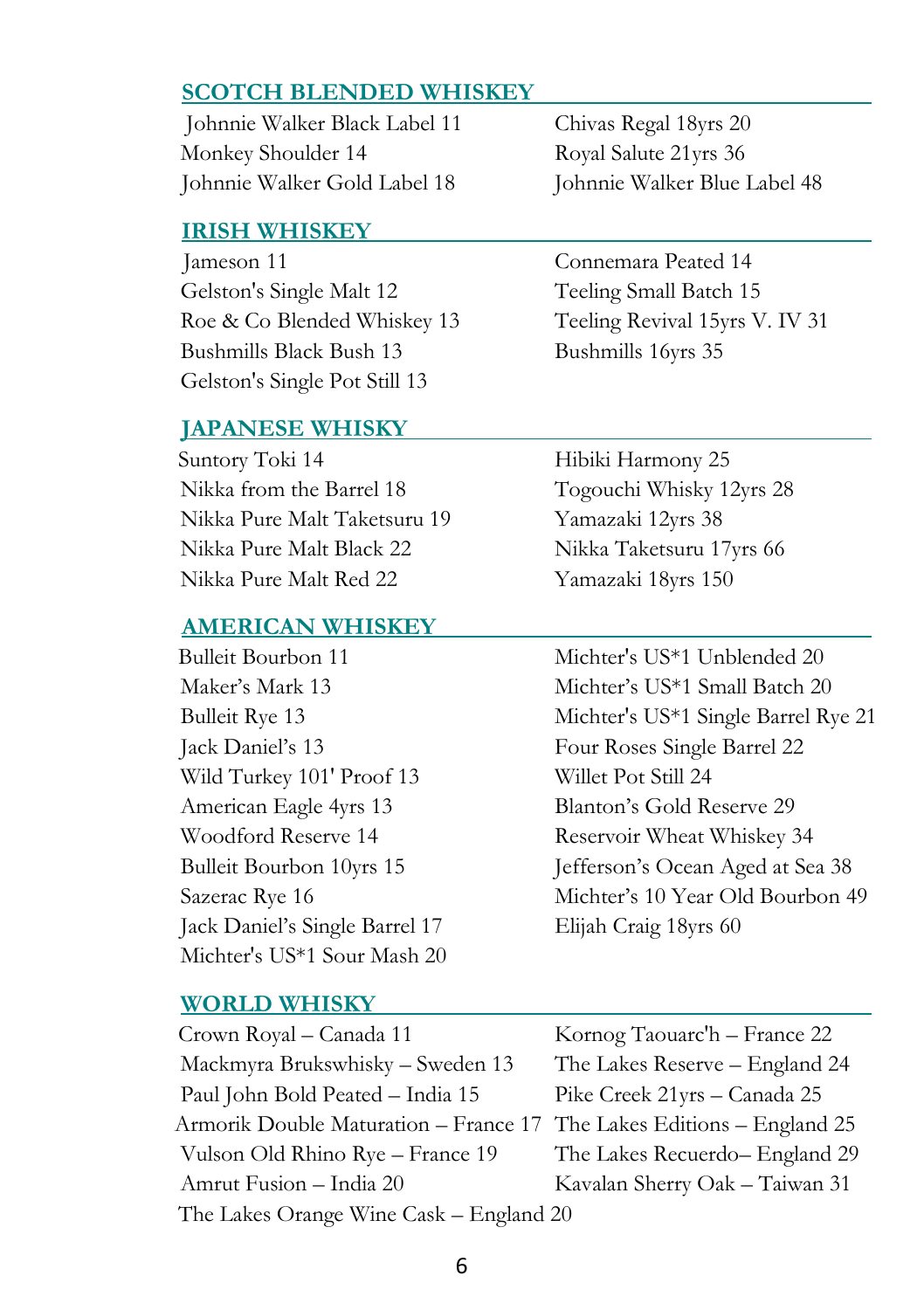# **VODKA**

Ketel One Vodka 11 Belvedere 13 Babička Wormwood 13 Sauvelle Crafted 13 Ketel One Citroen Vodka 13 Cîroc Vodka 14 Vestal Blended Potato 13 Grey Goose 14 Boatyard Vodka 13 Beluga Noble 14 Konik's Tail 13 Stolichnaya Elit 17 Haku 13 Beluga Allure 28 Chase Potato 13 Beluga Gold Line 40

#### **RUM**

- Bacardi 11 El Dorado 15yrs 18 Havana Club 3yrs 12 Plantation Extra Old 20 Kraken Black Spiced 13 Zacapa 23 Centenario 20 Gosling's Black Seal 13 Dictador 20yrs 21 Havana Club 7yrs 13 Trois Rivières 12yrs 27 Mount Gay black barrel 13 Dictador XO 30 Yaguara Cachaça Ouro 13 El Dorado 21yrs 33 Dictator 12yrs 14 Zacapa Centenario XO 35 El Dorado 12yrs 14 Havana Club 15yrs 48 Appleton Estate 12yrs 15 Mount Gay 1703 52 Pampero Anniversario 15 Appleton 21yrs 55 Diplomatico Exclusiva 16 Diplomatico Ambassador 65 Mount Gay XO 16 Appleton 30yrs 105 Brugal 1888 Gran Reserva 16 El Dorado 1986 25yrs 135
- 

Bacardi 8yrs 13 Flor de Caña centenario 18yrs 20

#### **SHERRY & PORT**

Barbadillo Amontillado 9 Niepoort 10yrs White Port 16 Gonzalez Byass Tio Pepe 10 Taylor's port 20yrs 19 Barbeito Boal Reserva 13 Niepoort 20yrs Tawny Port 28 Gonzalez Byass Palo Cortado 15 Taylor's port 40yrs 45

NPU Amontillado Reservas 11 Harveys VORS Pedro Ximénez 20 Taylor's port 10yrs 14 Bodegas Oloroso VORS 30yrs 31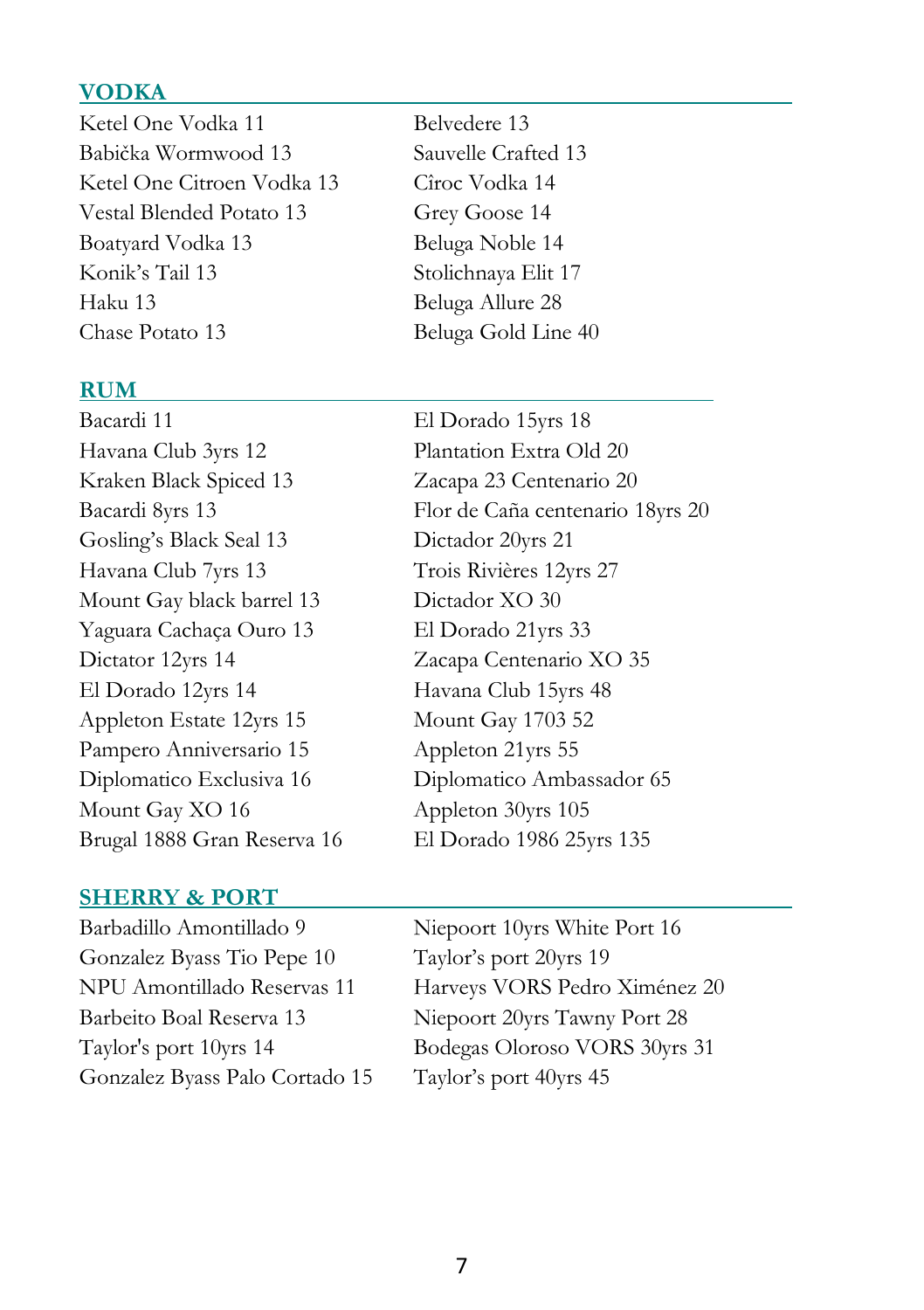# **COGNAC**

| Rémy Martin VSOP 13                 | Rémy Martin XO 50             |
|-------------------------------------|-------------------------------|
| Rémy Martin 1738 18                 | Camus XO Elégance 50          |
| Château de Beaulon 12yrs 22         | Hennessy XO 52                |
| Delamain XO 32                      | Rémy Martin Carte Blanche 90  |
| Cognac Leyrat Lot N.10 Ancestral 37 | Hennessy Paradis 250          |
| Hine Antique 40                     | Hennessy Paradis Imperial 400 |
| Martell XO 48                       |                               |

| Louis XIII                           | $(15ml)$ 90    |
|--------------------------------------|----------------|
| Hennessy Richard                     | (bottle) 8.000 |
| Louis XIII Rare Cask (bottle) 32.000 |                |

(25ml) 150 (50ml) 300

# **CALVADOS**

 Dupont VSOP 17 Chateau du Breuil 20yrs 26 Camut 6 yrs 20 Camut 12yrs 30

#### **ARMAGNAC**

 Comte de Lauvia Hors d'Age 18 Ducastaing Duc d'Aquitaine 42 Baron de Sigognac 20yrs 21 Baron de Sigognac 1941 75 Clés des Ducs XO 24 Marcel Trepout 1937 90

Roger Groult 12yrs 22 Camut 18 year old 38

Baron de Sigognac VSOP 13 Darroze Grands Assemblages 28

#### **BRANDY & METAXA**

 Metaxa 12 yrs 13 Torres 20 Hors d'Age 15 Asbach Privatbrand Brandy 8yrs 15 Metaxa Angel's Treasure 36

#### **EAUX DE VIE & GRAPPA**

| Jacopo Poli (Moscato) Grappa 15 | HKB Hong Kong Baijiu 16          |
|---------------------------------|----------------------------------|
| G. Miclo Eau de Vie Pear 15     | G. Miclo Eau de Vie Raspberry 16 |